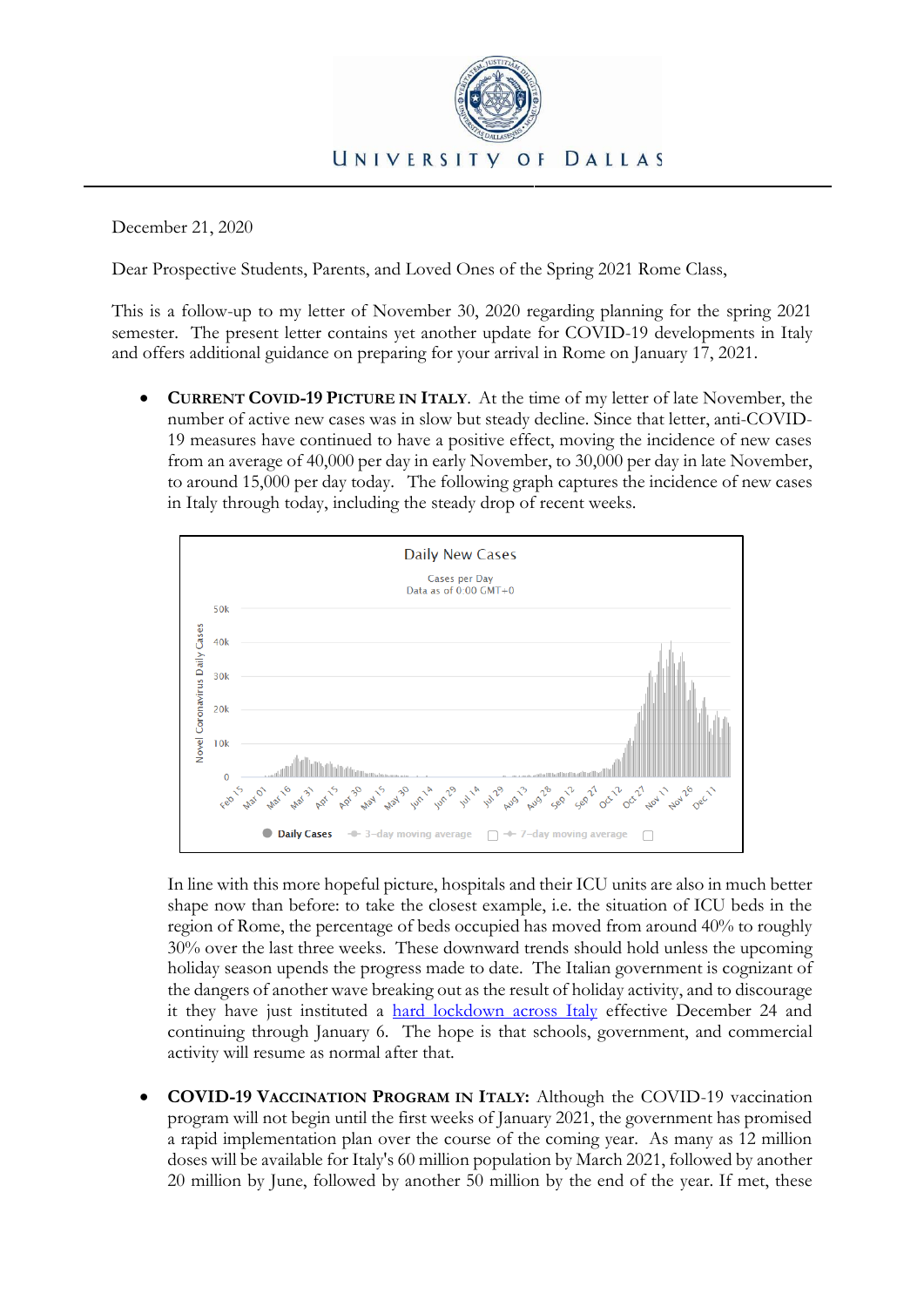targets should all but eliminate COVID-19 in Italy by autumn 2021. Note, however, that our spring 2021 students and staff will likely not see the immediate benefit of this vaccination campaign, nor will it relieve us from observing all normal safety precautions.

• **AMENDED DUE SANTI PLEDGE**: In light of the new rules for travel between the U.S. and Italy, namely the requirement for travelers to obtain a negative COVID-19 test within 48 hours of departure and immediately upon arrival, there is no longer a formal need for students to observe a 14-day self-quarantine period in the U.S. before departure. Therefore, the following language in the Pledge is no longer applicable:

*In preparation for my departure for Rome, I will reduce potential exposure to myself by adopting a self-quarantining regime for at least fourteen (14) days before my departure date. That regime includes, among other safety measures, staying within the family unit, not interacting with non-essential visitors at home, not leaving the family unit except when recommended by a medical professional, not using public transport and avoiding all crowds, maintaining social distancing at home in case of a family member suspected of having contracted the COVID virus.*

All other clauses of the Pledge remain the same, except this one. We still recommend a period of self-isolation, of course, since that is the surest way for everyone to avoid catching COVID-19. What has changed is simply the fact that the test results of one student no longer affect (as they did in fall 2020 when we were required to observe a collective quarantine during the first 14 days of the in-person semester) the trajectory of all students. Accordingly, a student's failure to protect him/herself before departing Italy will result only in his/her inability to participate in our program as planned and not affect the safety and viability of the in-person phase of the Rome semester itself. The most likely scenario for those who test positive before leaving is that they will not be able to board the plane for Italy at all, leaving them the option either to delay their arrival to the inperson phase of the Rome semester until they can produce a negative test result and be certified for international travel or to withdraw entirely. For those testing positive on arrival, the most likely scenario is that they will need to quarantine for 14-days on our campus.

- **REMINDER ABOUT NEW TRAVEL RULES FOR AMERICANS TRAVELLING TO ITALY**. The Italian Ministry of Health has just issued an ordinance (no. 294, dated November 24, 2020) allowing travelers the opportunity to avoid an initial 14-day quarantine period upon arrival in Italy if they meet the following requirements:
	- $\rightarrow$  Airport of departure to Italy is either JFK (NY), Newark (NJ), Atlanta (GA), Frankfurt (Germany), or Munich (Germany).
	- $\rightarrow$  Airport of arrival is Rome (FCO) airport.
	- $\rightarrow$  Travelers have in their possession a document certifying a negative result on a Covid-19 molecular or antigen test carried out no earlier than 48 hours before departure; tests done at the airport itself are acceptable.
	- $\rightarrow$  Travelers agree to submit to a COVID-19 test upon arrival at Rome (FCO) and test negative.
- **PRE-DEPARTURE TESTING AT THE UD IRVING CAMPUS:** We encourage students to obtain testing in their home city on either January  $14<sup>th</sup>$  or better yet January  $15<sup>th</sup>$  before boarding a plane for Italy. If you live in the DFW area and want to set up a guaranteed testing appointment, please contact the [University of Dallas Student](https://udallas.edu/offices/student-affairs/healthservices/studenthealthclinic/index.php) Health Clinic, where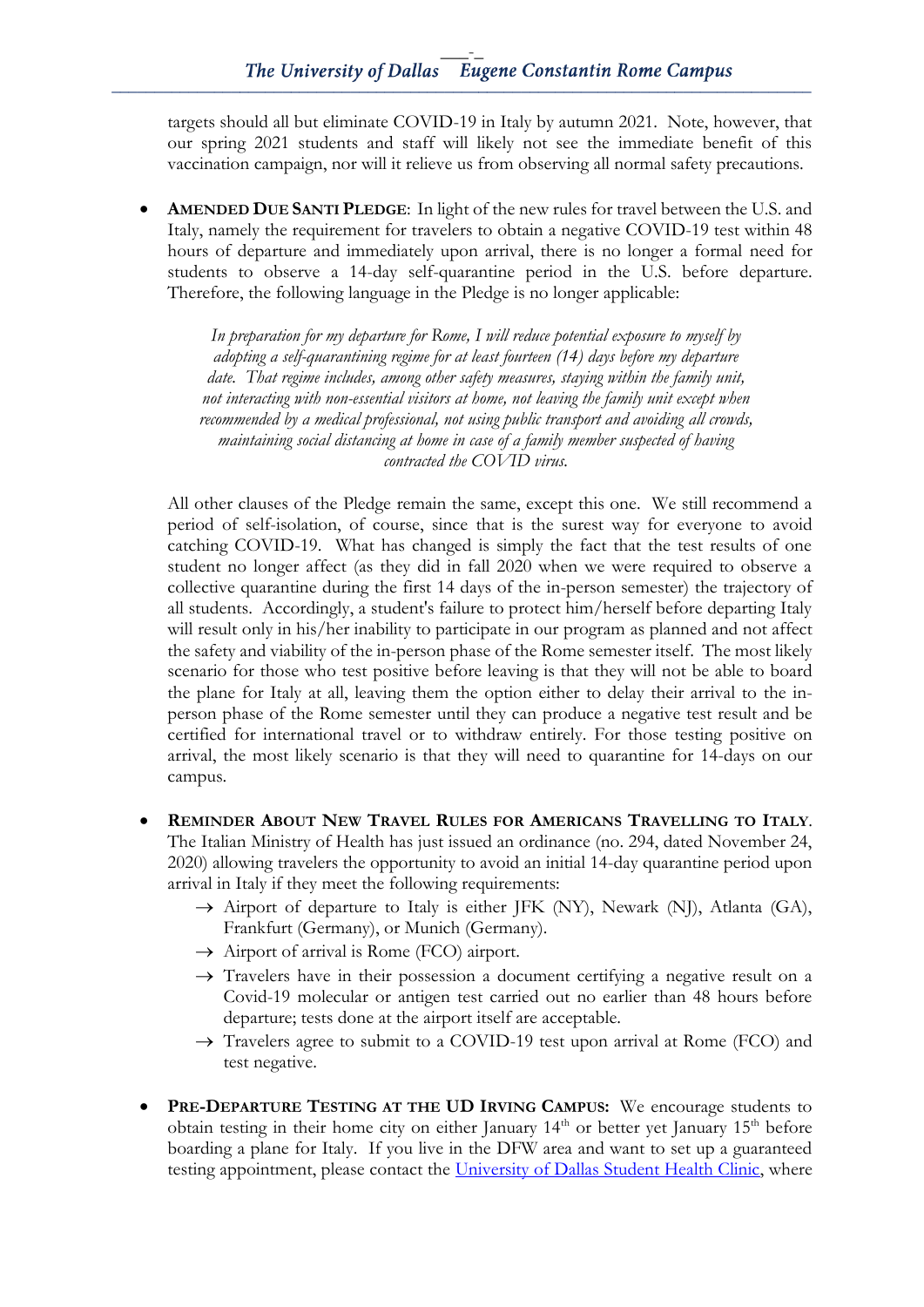walk-in testing can be done and results obtained immediately on Friday, January 15, 2020 between the hours of 9:00am-12:00pm and 1:00-4:00pm, at a cost of \$50. To find other testing services in the DFW area and across the country, please consult [https://www.gogettested.com/.](https://www.gogettested.com/)

- **SELF DECLARATION FORM FOR TRAVELERS ENTERING ITALY**: Please download, fill out, sign and carry with you the following form in order to ensure that understand and have met all of the anti-COVID measures required by the Italian government: [https://www.esteri.it/mae/resource/doc/2020/12/modulo\\_rientro\\_sintetico\\_4\\_dicemb](https://www.esteri.it/mae/resource/doc/2020/12/modulo_rientro_sintetico_4_dicembre_per_eng.pdf) re per eng.pdf. Allow us to take this opportunity to remind you to keep all the official documents and items you are carrying with you, notably your passport, in a safe and accessible place throughout your travels.
- **INDEPENDENT STUDENT TRAVEL DURING THE SPRING 2021 SEMESTER:** Because of ongoing concerns about the spread of COVID-19 across Europe, EU governments are still taking a cautious stance towards opening up borders. The hope is that COVID-19 rates will stabilize and indeed come down over the next several weeks, thus allowing for greater mobility within Europe by late January and early February. Your best source for how things stand at any given moment is [https://reopen.europa.eu/en,](https://reopen.europa.eu/en) although please note that not all information about mobility is captured here in a timely manner. For now, we recommend that students not make advance plans for travelling—e.g. booking airline tickets and hotel reservations— until they arrive on campus and can get a lay of the land. For the very same reasons, we have updated the semester calendar to include more classtime and more time in Italy in the early weeks of the semester in the hope and expectation that by March travel throughout Europe will fully open up again.
- **UPDATED SEMESTER CALENDAR:** Attached with this letter you will find an updated version of the spring 2021 calendar. The main changes here, as discussed above, consist of intensifying class meetings, Rome activities, and Italian travel in the first weeks of the semester as a preemptive measure against possible restrictions on travel in Europe at large during January and February owing to COVID-19. Needless to say, we cannot predict what the world will look like one to two months from now. Our best estimate, however, is that full freedom of mobility will return to Italy by mid-January while full mobility in Europe will need to wait to early- or mid-March. This scenario would nicely accommodate the expanded opportunities for independent student travel that we have scheduled for March and April, as well as our mid-April Greece trip.
- **REMINDER SCHEDULE CHANGES, SUSPENSION OF SEMESTER AND CANCELLATION OF SEMESTER POLICIES:** Nothing currently suggests that we will encounter grievous disruptions to our planning for spring, nor is it probable that serious and even minor disruptions will inevitably take place. Our biggest concern at the moment is the timing of mobility measures in Italy and Europe, as discussed above, together with the timing of museum and archaeological site re-openings in Rome and across Italy. However, in light of that above "known unknowns" of human behavior and government policy in this age of COVID-19, we need to be honest and direct with all you in regard to the following policies:
	- $\rightarrow$  Contingency Planning: We reserve the right to change our semester planning, even last minute, in response either to a renewed international health emergency that would compromise the safety of the Rome Campus community or to governmental policies that restrict our normal activities, including but not limited to classes, Masses and other religious-life activities, sponsored and independent